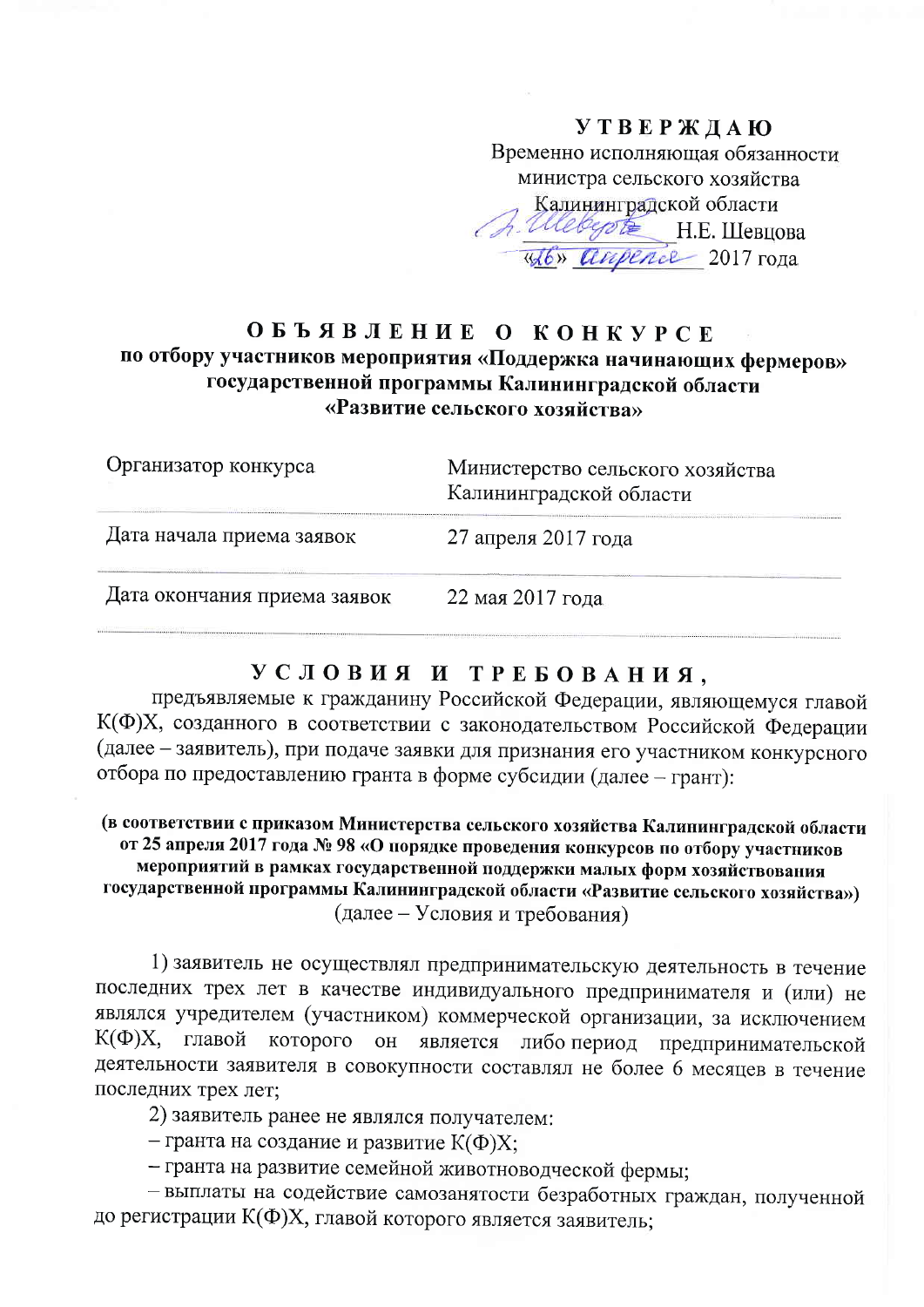- средств финансовой поддержки субсидий или грантов на организацию начального этапа предпринимательской деятельности, полученных регистрации К(Ф)Х, главой которого является заявитель; ДО

3) если указанные в абзацах четвертом и пятом подпункта 2 пункта 7 настоящего перечня единовременные выплаты заявитель получал для создания и развития К(Ф)Х и не допускает финансирования за счет указанных выплат одних и тех же затрат, то заявитель может подать заявку на участие в конкурсном отборе;

4) К(Ф)Х зарегистрировано в населенных пунктах Калининградской области, кроме городов: Багратионовск, Балтийск, Гвардейск, Гурьевск, Гусев, Зеленоградск, Калининград (и входящих в него населенных Краснознаменск, Ладушкин, Мамоново, Неман, Нестеров, Озерск, Пионерский, Полесск, Правдинск, Приморск, Светлогорск, Светлый, Славск, Советск, Черняховск; поселков городского типа: Донское, Железнодорожный, Приморье, Янтарный.

5) деятельность К(Ф)Х на дату подачи заявки не превышает 24 месяцев со дня государственной регистрации;

6) заявитель имеет среднее специальное либо высшее сельскохозяйственное образование или получил дополнительное профессиональное образование по сельскохозяйственной специальности, или имеет трудовой стаж в сельском хозяйстве не менее трех лет, или осуществляет ведение или совместное ведение личного подсобного хозяйства в течение не менее трех лет;

7) хозяйство, главой которого является заявитель, соответствует критериям микропредприятия, установленным Федеральным законом от 24 июля 2007 года № 209-ФЗ «О развитии малого и среднего предпринимательства в Российской Федерации»;

8) заявитель имеет план ПО созданию И развитию  $K(\Phi)X$ . предусматривающий увеличение объема произведенной И реализуемой сельскохозяйственной продукции не менее 10 % в год на пятилетний период с года получения гранта, предусматривающий соответствие фактического уровня заработной платы работников К(Ф)Х не менее 75 % от среднего уровня заработной платы в соответствующем виде деятельности (далее - бизнес-план);

9) заявитель представляет план расходов с указанием наименований приобретаемого имущества, выполняемых работ, оказываемых услуг, их количества, цены, источников финансирования (грант и собственные средства) (далее - план расходов);

10) заявитель обязуется оплачивать за счет собственных средств не менее  $10%$ стоимости  $\Pi$ O каждому наименованию приобретаемого имущества, выполняемых работ, оказываемых услуг, указанных в утвержденном плане расходов;

11) заявитель обязуется использовать грант по целевому назначению в течение 18 месяцев со дня поступления средств на его счет и использовать имущество, приобретаемое за счет гранта, исключительно на развитие К(Ф)Х;

12) заявитель обязуется создать не менее одного нового постоянного рабочего места (исключая главу хозяйства) на каждые 1 млн рублей гранта в году

 $\overline{2}$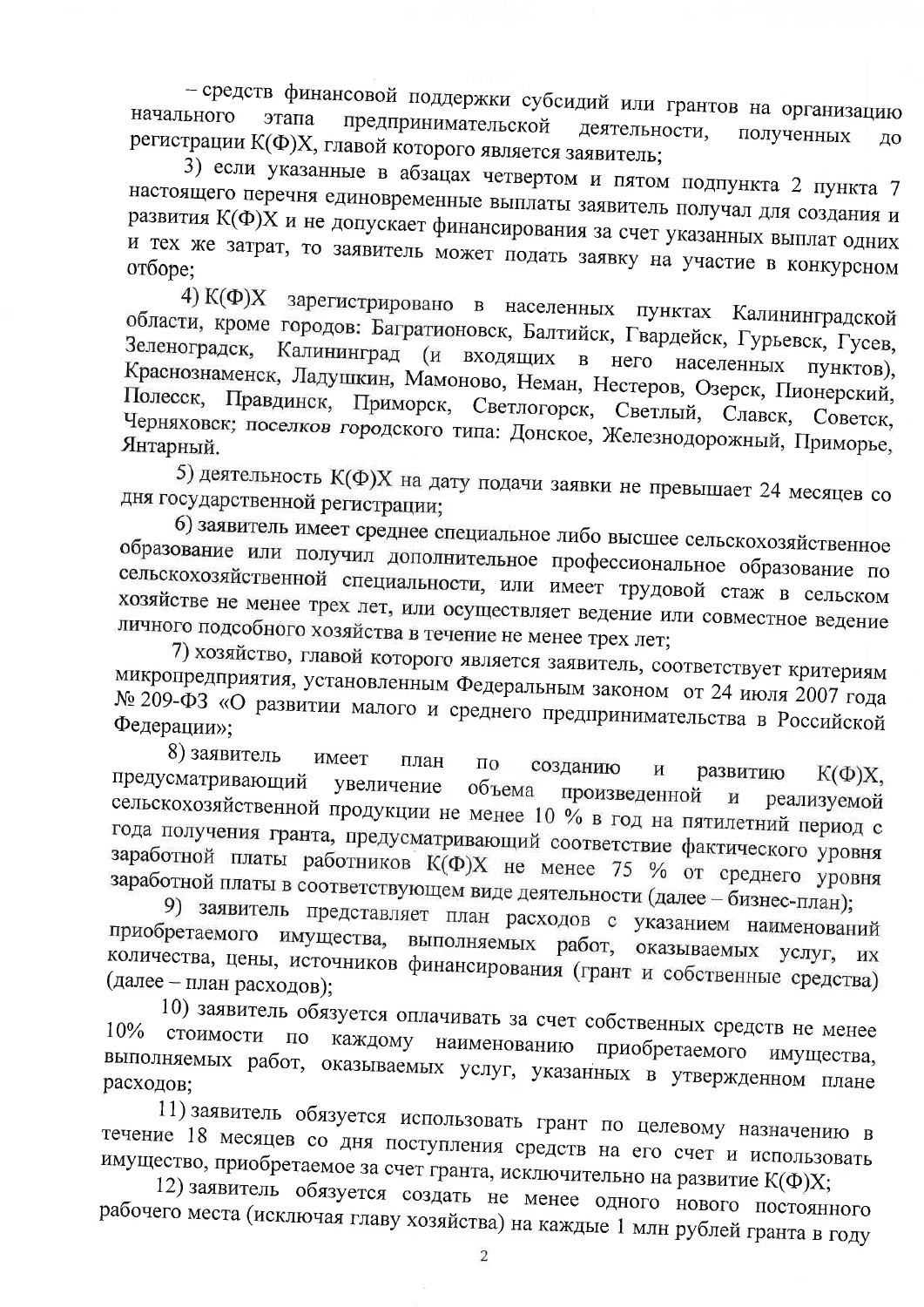получения гранта, но не менее одного нового постоянного рабочего места на К(Ф)Х, получившее грант;

13) заявитель обязуется сохранить созданные новые постоянные рабочие места в течение не менее 5 лет с даты получения гранта;

14) заявитель обязуется осуществлять деятельность К(Ф)Х в течение не менее 5 лет с даты получения гранта;

15) в К(Ф)Х отсутствует задолженность по налогам, сборам и иным обязательным платежам в бюджеты бюджетной системы Российской Федерации;

16) у заявителя отсутствует просроченная задолженность по возврату в областной бюджет субсидий, предоставленных ранее, а также иная просроченная задолженность перед областным бюджетом на момент подачи заявки;

17) заявитель и члены его К(Ф)Х соглашаются на передачу и обработку их персональных данных соответствии с  $\mathbf{B}$ законодательством Российской Федерации;

18) заявитель обязуется предоставлять отчетность, в том числе о целевом использовании гранта, финансово-экономическом  $\overline{O}$ производственной, статистической, подтверждающей деятельность К(Ф)Х. состоянии  $K(\Phi)X$ .

## Перечень документов, включенных в заявку

Для участия в конкурсном отборе граждане, соответствующие требованиям пункта 7 порядка проведения конкурсного отбора в рамках мероприятия начинающих фермеров» государственной Калининградской области «Развитие сельского хозяйства», лично подают в исполнительно-распорядительные органы местного муниципальных образований Калининградской области, наделенные отдельными самоуправления государственными полномочиями Калининградской области по поддержке сельского хозяйства соответствии  $\overline{B}$ с действующим законодательством Калининградской области (далее - уполномоченные органы), по месту ведения хозяйственной деятельности заявку, включающую следующие документы:

1) заявление:

2) заявление-согласие на обработку персональных данных заявителя и других членов К(Ф)Х;

3) копии страниц паспорта гражданина Российской Федерации или копии ИНЫХ документов. предусмотренных действующим законодательством Российской Федерации, удостоверяющих личность подтверждающих  $\boldsymbol{\mathrm{M}}$ регистрацию заявителя  $\Pi{\rm O}$ месту жительства  $\overline{B}$ населенном расположенном на территории Калининградской области; пункте.

4) копию свидетельства о государственной регистрации К(Ф)Х;

5) копию уведомления о постановке на учет физического лица в налоговом органе;

6) копию информационного письма об учете К(Ф)Х в статистическом территориального реестре Федеральной органа службы государственной статистики по Калининградской области;

 $\overline{3}$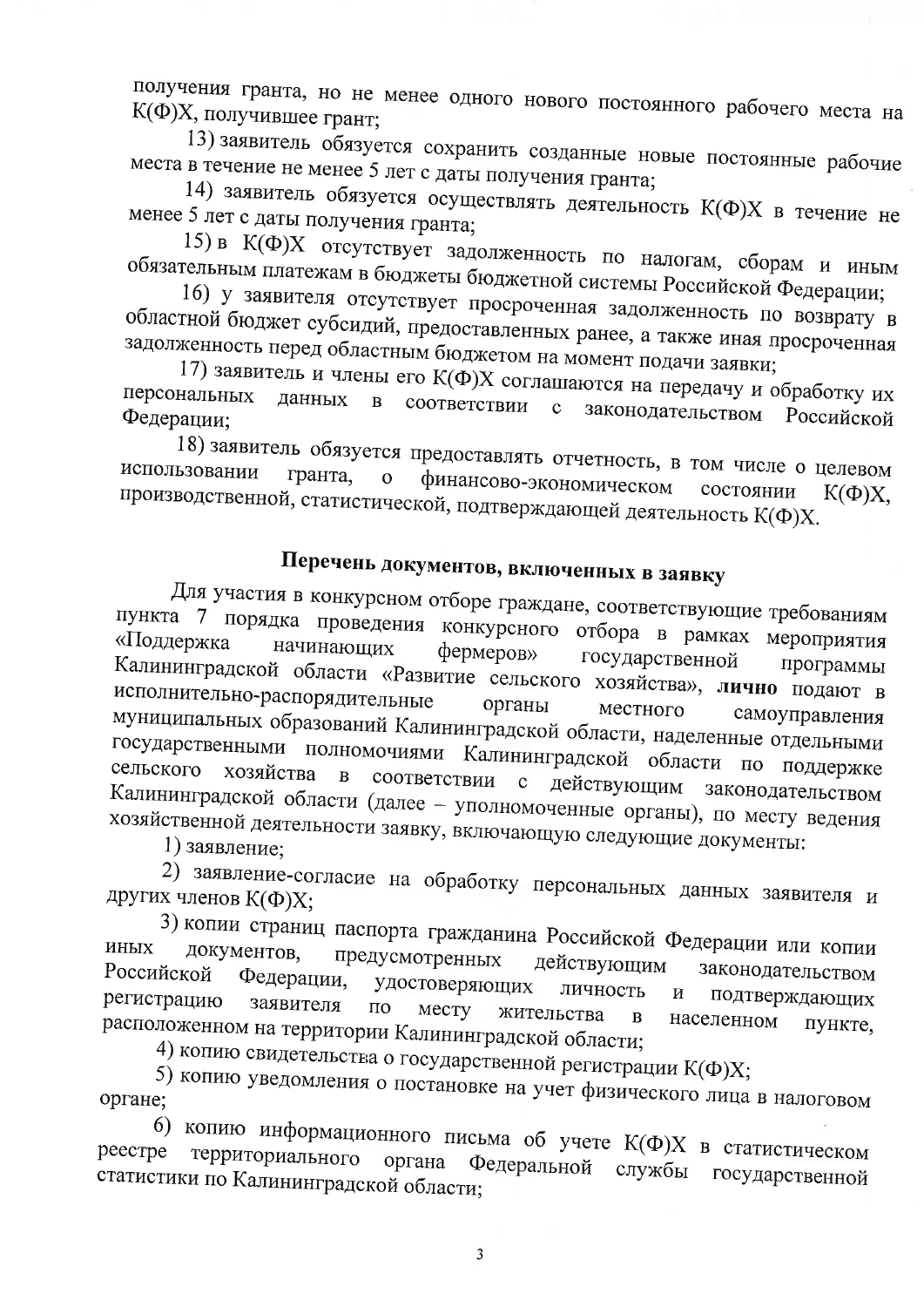7) копии документов о получении заявителем среднего специального либо сельскохозяйственного высшего образования ИЛИ дополнительного профессионального образования по сельскохозяйственной специальности (при наличии):

8) выписку из похозяйственной книги (справку), подтверждающую ведение заявителем (вхождение в состав членов) личного подсобного хозяйства в течение не менее 3 лет (при наличии);

9) копию трудовой книжки заявителя;

10) справку из Фонда поддержки предпринимательства Калининградской области о целевом использовании предоставленных грантов для заявителей, получавших средства государственной поддержки в рамках подпрограммы «Поддержка малого и среднего предпринимательства в Калининградской области на 2014-2020 годы» государственной программы Калининградской области «Развитие промышленности предпринимательства»,  $\,$  M утвержденной постановлением Правительства Калининградской области **OT** 25 марта 2014 года № 144;

11) справку (акт) из соответствующего центра занятости населения о целевом использовании единой финансовой помощи для заявителей, получавших выплаты на содействие самозанятости безработных граждан;

12) бизнес-план;

13) план расходов;

14) письмо финансово-кредитной организации или выписку (справку) с банковского счета К(Ф)Х, подтверждающую наличие собственных денежных средств в размере не менее 10 процентов от стоимости по каждому наименованию приобретаемого имущества, выполняемых работ, оказываемых услуг, указанных в плане расходов;

15) копии договоров (предварительных договоров, соглашений) реализации сельскохозяйственной продукции между заявителем и физическими (юридическими) лицами;

16) копии правоустанавливающих  $\overline{\mathbf{M}}$  $(M<sub>IM</sub>)$ правоподтверждающих документов на земельные участки, используемые в реализации бизнес-плана;

17) копии правоустанавливающих  $\overline{\mathbf{M}}$  $(MIM)$ правоподтверждающих документов на производственный объект (здание), если грант полностью или частично планируется направить реконструкцию на ИЛИ производственного объекта (здания); ремонт

18) справку главы  $K(\Phi)X$ об отсутствии процедуры банкротства, добровольной ликвидации и ограничений на осуществление хозяйственной деятельности;

19) справки из налогового органа о состоянии расчетов по налогам и сборам, Пенсионного фонда Российской Федерации и Фонда социального страхования Российской Федерации по состоянию на дату не ранее 30 дней до даты подачи заявки;

20) презентационные материалы, включающие в себя информацию о текущем состоянии дел в К(Ф)Х и информацию о развитии К(Ф)Х в соответствии с представленным бизнес-планом.

 $\overline{4}$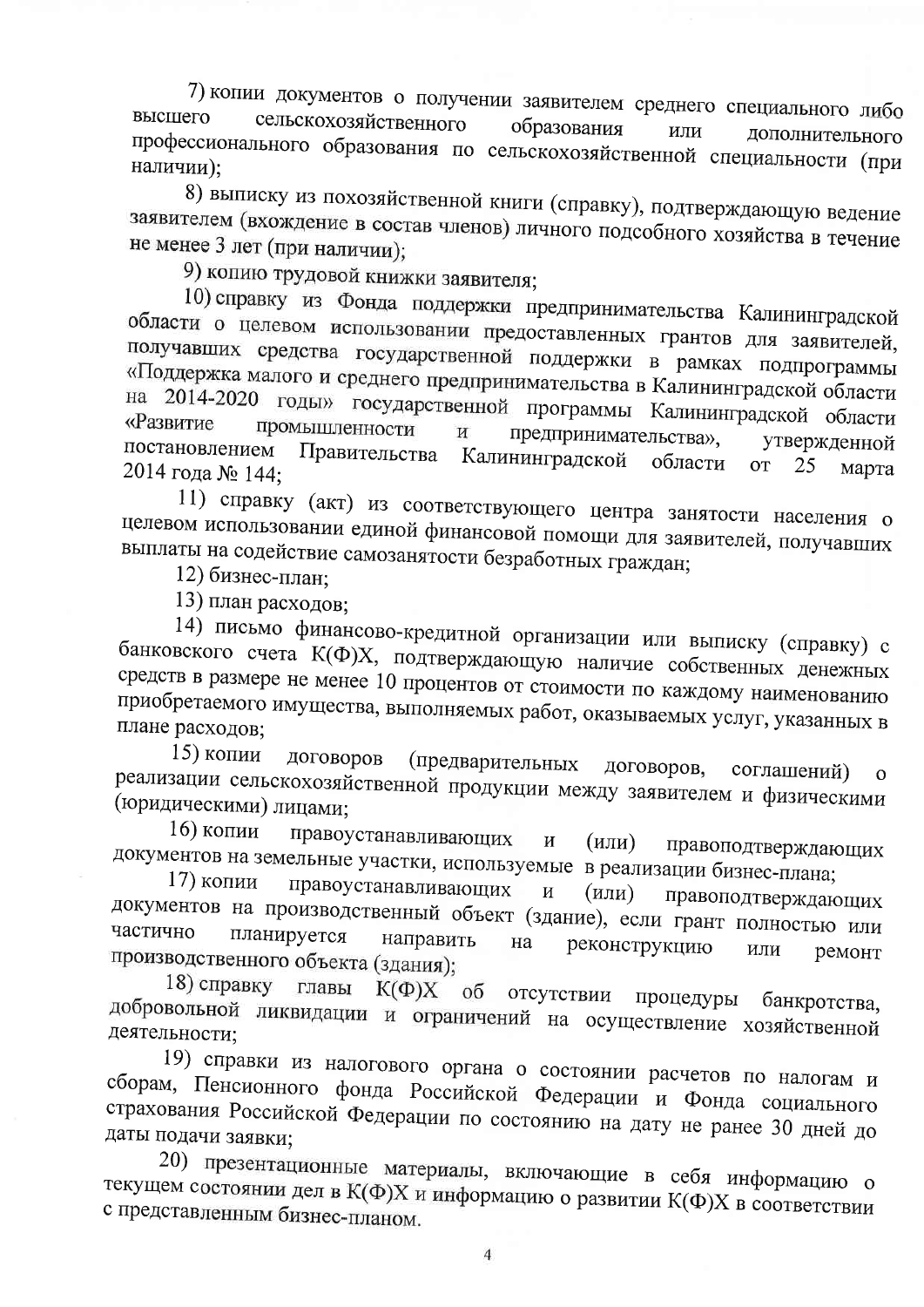Копии документов, указанных в подпунктах 3-7, 9, 15-17 настоящего перечня, представляются заявителем с предъявлением их подлинников.

Формы документов, перечисленных в подпунктах 1, 2, 13 настоящего перечня, утверждены приказом Министерства сельского хозяйства Калининградской области от 25 апреля 2017 года № 104. Подготовка бизнес-плана, указанного в подпункте 12 настоящего перечня осуществляется заявителем в соответствии с методическими рекомендациями, утверждаемыми Министерства сельского хозяйства Калининградской области от 25 апреля 2017 года № 100. Указанные приказы размещены на официальном Министерства сельского хозяйства Калининградской (www.mcx39.ru) в информационно-телекоммуникационной сети «Интернет». области

Презентационные материалы, указанные в подпункте 20 настоящего перечня, представляются в бумажном и электронном вариантах.

При подаче заявки заявитель может предоставить дополнительно любые документы, в том числе рекомендательное письмо (письма) от органов местного самоуправления, или общественных организаций, или поручителей, если считает, что они могут повлиять на решение конкурсной комиссии.